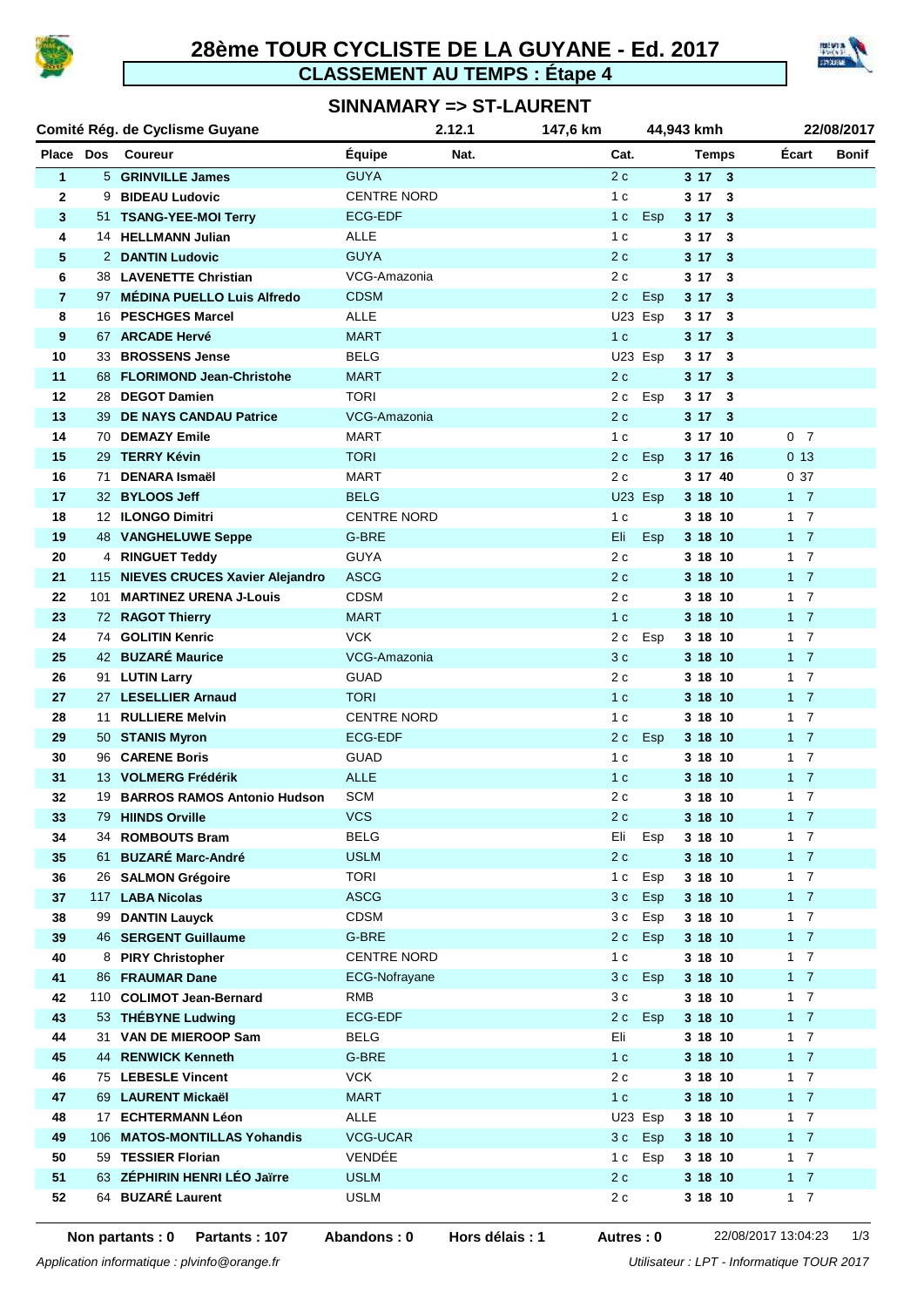

### **CLASSEMENT AU TEMPS : Étape 4 (Suite) 28ème TOUR CYCLISTE DE LA GUYANE - Ed. 2017**



#### **SINNAMARY => ST-LAURENT 2.12.1**

| Comité Rég. de Cyclisme Guyane |    |                            | 2.12.1               |      |                       |              |                |              |
|--------------------------------|----|----------------------------|----------------------|------|-----------------------|--------------|----------------|--------------|
| Place Dos                      |    | Coureur                    | <b>Équipe</b>        | Nat. | Cat.                  | <b>Temps</b> | Écart          | <b>Bonif</b> |
| 53                             |    | 49 MÉRILLE Stéphane        | ECG-EDF              |      | 2c                    | 3 18 10      | 1 <sub>7</sub> |              |
| 54                             |    | 25 CARLIN Alexis           | <b>TORI</b>          |      | 1 <sub>c</sub>        | 3 18 10      | $1 \quad 7$    |              |
| 55                             |    | 18 XANKE Torben            | <b>ALLE</b>          |      | 2c                    | 3 18 10      | $1 \quad 7$    |              |
| 56                             |    | 3 APINSA Cliff             | <b>GUYA</b>          |      | 2c                    | 3 18 10      | $1 \quad 7$    |              |
| 57                             |    | 83 JACOB Anthony           | <b>VCS</b>           |      | 3 c                   | 3 18 10      | $1 \quad 7$    |              |
| 58                             |    | 87 PIERRAT Nathan          | <b>ECG-Nofrayane</b> |      | 3 c<br>Esp            | 3 18 10      | $1 \quad 7$    |              |
| 59                             |    | 23 KWADJANI Nicolas        | <b>SCM</b>           |      | 3 c<br>Esp            | 3 18 10      | $1 \quad 7$    |              |
| 60                             |    | 37 JOSEPH Marc             | VCG-Amazonia         |      | 1 <sub>c</sub>        | 3 18 10      | $1 \quad 7$    |              |
| 61                             |    | 77 EVENO Saïd              | <b>VCK</b>           |      | Esp<br>3 c            | 3 18 10      | $1 \quad 7$    |              |
| 62                             |    | 62 PONET Pierce            | <b>USLM</b>          |      | 2c                    | 3 18 10      | $1 \quad 7$    |              |
| 63                             |    | 92 SABLON Luis             | <b>GUAD</b>          |      | 1 <sub>c</sub>        | 3 18 10      | $1 \quad 7$    |              |
| 64                             |    | 103 HORTH Stan             | <b>VCG-UCAR</b>      |      | 3c<br>Esp             | 3 18 10      | $1 \quad 7$    |              |
| 65                             |    | 24 RIDARCH Olivier         | <b>SCM</b>           |      | 3 c                   | 3 18 10      | $1 \quad 7$    |              |
| 66                             |    | 109 CAZALA Christophe      | <b>RMB</b>           |      | 2c                    | 3 18 10      | $1 \quad 7$    |              |
| 67                             |    | 66 PENA DE SOUZA Eloyck    | <b>USLM</b>          |      | 2 c                   | 3 18 10      | $1 \quad 7$    |              |
| 68                             |    | 52 JOHN Loïc               | <b>ECG-EDF</b>       |      | 2c                    | 3 18 10      | $1 \quad 7$    |              |
| 69                             |    | 30 CARLIN Grégory          | <b>TORI</b>          |      | 2c                    | 3 18 10      | $1 \quad 7$    |              |
| 70                             |    | 35 SMETS Ken               | <b>BELG</b>          |      | Eli                   | 3 18 10      | $1 \quad 7$    |              |
| 71                             |    | 55 BORDES Cyril            | VENDÉE               |      | 1 c<br>Esp            | 3 18 10      | $1 \quad 7$    |              |
| 72                             |    | 65 LAVERSANNE Damien       | <b>USLM</b>          |      | 2c                    | 3 18 10      | $1 \quad 7$    |              |
| 73                             |    | 98 VAN-ELS Vivian          | <b>CDSM</b>          |      | 2c                    | 3 18 10      | $1 \quad 7$    |              |
| 74                             |    | 60 VOSS Arnaud             | <b>VENDÉE</b>        |      | 1 <sub>c</sub>        | 3 18 10      | $1 \quad 7$    |              |
| 75                             | 21 | <b>BUZARÉ Hermann</b>      | <b>SCM</b>           |      | 3 c<br>Esp            | 3 18 10      | $1 \quad 7$    |              |
| 76                             |    | 94 BAROLIN Keran           | <b>GUAD</b>          |      | 1 <sub>c</sub>        | 3 18 10      | $1 \quad 7$    |              |
| 77                             |    | 85 FARLOT Thierry          | ECG-Nofrayane        |      | 3 c                   | 3 18 10      | $1 \quad 7$    |              |
| 78                             |    | 73 CARISTAN Rémy           | <b>VCK</b>           |      | 2c                    | 3 18 10      | $1 \quad 7$    |              |
| 79                             |    | 7 PIRY Sébastien           | <b>CENTRE NORD</b>   |      | 1 <sub>c</sub><br>Esp | 3 18 10      | $1\quad 7$     |              |
| 80                             |    | 47 DELIE Bram              | G-BRE                |      | Eli                   | 3 18 10      | $1 \quad 7$    |              |
| 81                             |    | 108 STEWENSON Steeve       | VCG-UCAR             |      | 2c                    | 3 18 10      | $1 \quad 7$    |              |
| 82                             |    | 111 CANVA Steven           | <b>RMB</b>           |      | 3 c                   | 3 18 10      | $1 \quad 7$    |              |
| 83                             |    | 6 SOUZA RODRIGUEZ Jonathan | <b>GUYA</b>          |      | 3 c                   | 3 18 10      | $1 \quad 7$    |              |
| 84                             |    | 43 SCHILS Dominic          | G-BRE                |      | Eli                   | 3 18 10      | $1 \quad 7$    |              |
| 85                             |    | 1 RINGUET Patrice          | <b>GUYA</b>          |      | 2c                    | 3 18 10      | $1 \quad 7$    |              |
| 86                             |    | 54 FÉGAN Ludrick           | ECG-EDF              |      | 2 c<br><b>Esp</b>     | 3 18 10      | $1 \quad 7$    |              |
| 87                             |    | 10 LOUICHE Vincent         | <b>CENTRE NORD</b>   |      | 1 <sub>c</sub>        | 3 18 10      | $1 \quad 7$    |              |
| 88                             |    | 56 CHOLLET Nicolas         | VENDÉE               |      | 1 <sub>c</sub>        | 3 18 10      | $1 \quad 7$    |              |
| 89                             | 41 | DE NAYS CANDAU Warren      | VCG-Amazonia         |      | 3 c<br>Esp            | 3 18 10      | 1 7            |              |
| 90                             |    | 88 STANIS Edward           | ECG-Nofrayane        |      | 3 <sub>c</sub>        | 3 18 10      | $1 \quad 7$    |              |
| 91                             |    | 93 ALIDOR Adrien           | <b>GUAD</b>          |      | 2 c                   | 3 18 10      | 1 7            |              |
| 92                             |    | 89 RODRIGUEZ Ancy          | <b>ECG-Nofrayane</b> |      | 3 <sub>c</sub>        | 3 18 10      | $1 \quad 7$    |              |
| 93                             |    | 76 CHAUVIN Simon           | <b>VCK</b>           |      | 3c                    | 3 18 10      | $1 \quad 7$    |              |
| 94                             |    | 20 BERNADOU Olivier        | <b>SCM</b>           |      | 3 c                   | 3 18 10      | $1 \quad 7$    |              |
| 95                             |    | 15 KRUSCHWESKI Fabian      | <b>ALLE</b>          |      | Eli                   | 3 18 10      | $1 \quad 7$    |              |
| 96                             |    | 58 MILOT Charlie           | VENDÉE               |      | 2c                    | 3 18 10      | $1 \quad 7$    |              |
| 97                             |    | 104 CHONG-PAN Yoann        | VCG-UCAR             |      | 3c                    | 3 18 25      | 122            |              |
| 98                             |    | 40 GRINVILLE Harrison      | VCG-Amazonia         |      | 3 <sub>c</sub><br>Esp | 3 18 25      | 122            |              |
| 99                             |    | 112 PACAUD Anthony         | RMB                  |      | 3c                    | 3 18 25      | 122            |              |
| 100                            |    | 80 ANTHONY Mickaël         | <b>VCS</b>           |      | 2c<br>Esp             | 3 18 25      | $122$          |              |
| 101                            |    | 36 BERTELS Leander         | <b>BELG</b>          |      | Eli                   | 3 18 34      | 131            |              |
| 102                            |    | 95 RAMOTHE Cédric          | <b>GUAD</b>          |      | 1 <sub>c</sub>        | 3 18 39      | 1 36           |              |
| 103                            |    | 57 MAUCOURT Jules          | VENDÉE               |      | 2 c<br>Esp            | 3 20 25      | 3 2 2          |              |
| 104                            |    | 45 SMITH Daniel            | G-BRE                |      | 2 c                   | 3 26 38      | 9 3 5          |              |

**Hors délais : 1**

**Non partants : 0 Partants : 107 Abandons : 0 Autres : 0** 22/08/2017 13:04:24 2/3

*Application informatique : plvinfo@orange.fr Utilisateur : LPT - Informatique TOUR 2017*